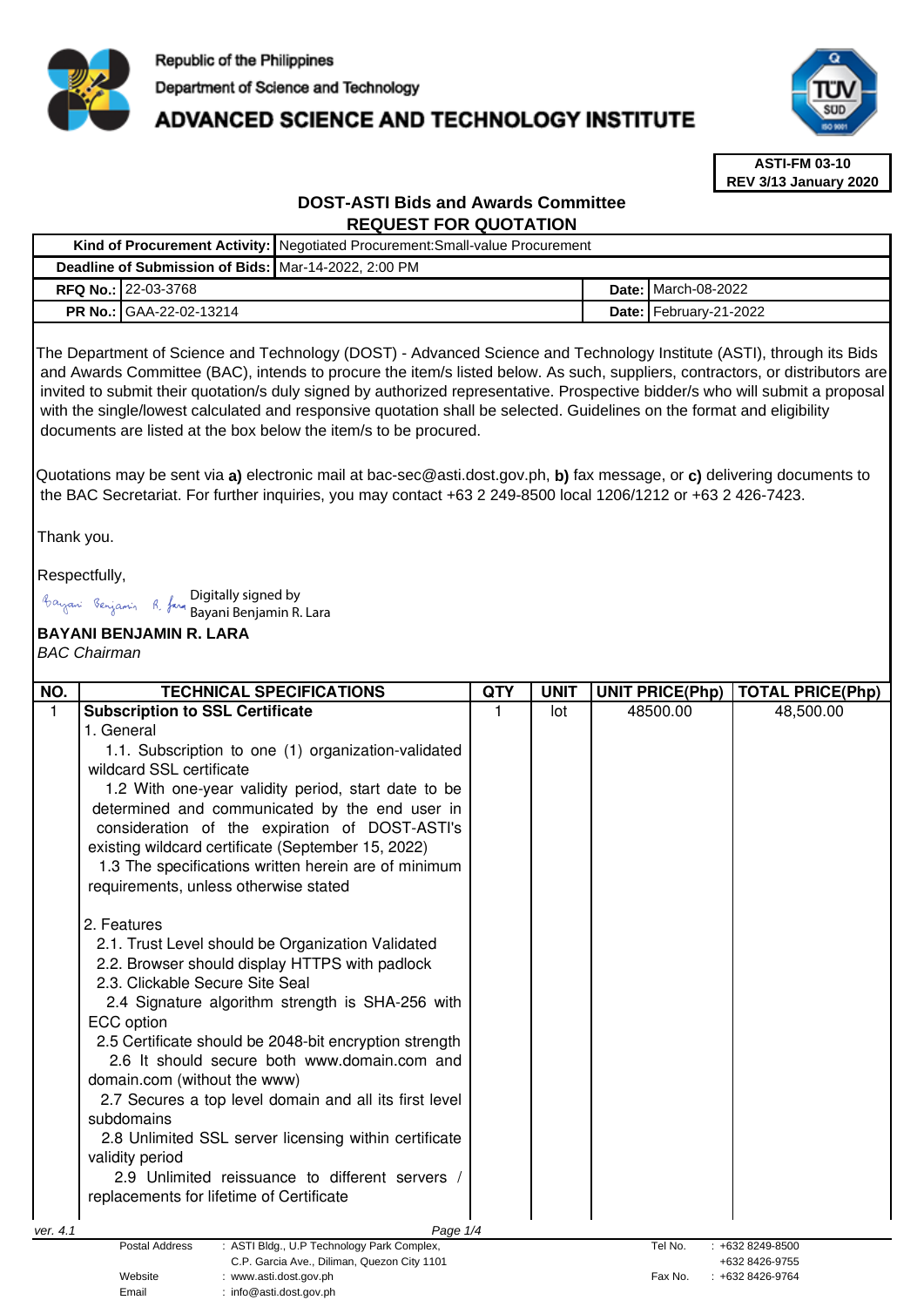|                | 2.10 Should come with a Free SSL and Website<br>Security Checker with evaluation reports<br>2.11 Should have a free management portal to<br>manage purchased certificate with free feature to set<br>unlimited number of user administrator<br>2.12 Should have a Free Certificate Inventory Tool<br>(CIT) to locate all SSL Certificates on your internal and<br>public networks regardless of issuing CA<br>2.13 There should be an alert/notification for<br>expiration of certificates<br>2.14 Root certificate should be available on all major<br>browsers<br>2.15 Underwritten Warranty should not be lower than<br>US\$1.5M. A proof should be submitted.<br>2.16 Certificate should perform Browser to Server<br>authentication as well as server to server<br>2.17 Cryptographic protocol version should be TLS<br>1.2<br>2.18 Online Support page should be available for<br>reference on how to generate CSR and install<br>certificate<br>2.19 Certificate Provider should be a Public<br>Certification Authority. A proof should be submitted.<br>2.20 Certificate Provider should be a member of CA<br>Browser Forum. A proof should be submitted.<br>3. Technical Support Service<br>3.1 Preferably with local technical support team<br>3.2 Technical support should be available at least 8<br>hrs from Monday to Friday<br>3.3. End-user must be able to request technical<br>support by phone, email, or ticketing system<br>4. Notes<br>4.1. Price is inclusive of government tax<br>4.2 Charging: ASTI-GAA under IT Support project |   |     |          |           |
|----------------|-----------------------------------------------------------------------------------------------------------------------------------------------------------------------------------------------------------------------------------------------------------------------------------------------------------------------------------------------------------------------------------------------------------------------------------------------------------------------------------------------------------------------------------------------------------------------------------------------------------------------------------------------------------------------------------------------------------------------------------------------------------------------------------------------------------------------------------------------------------------------------------------------------------------------------------------------------------------------------------------------------------------------------------------------------------------------------------------------------------------------------------------------------------------------------------------------------------------------------------------------------------------------------------------------------------------------------------------------------------------------------------------------------------------------------------------------------------------------------------------------------------------------------------------------------------|---|-----|----------|-----------|
| $\overline{2}$ | <b>Subscription to PDF Editor</b><br>1. General<br>1.1. Renewal of DOST-ASTI's five (5) existing Foxit                                                                                                                                                                                                                                                                                                                                                                                                                                                                                                                                                                                                                                                                                                                                                                                                                                                                                                                                                                                                                                                                                                                                                                                                                                                                                                                                                                                                                                                    | 1 | lot | 49975.00 | 49,975.00 |
|                | <b>PDF</b> editor licenses<br>1.2 Subscription period is 12 months (October 2022<br>to October 2023)<br>1.3 The specifications written herein are of minimum<br>requirements unless otherwise stated                                                                                                                                                                                                                                                                                                                                                                                                                                                                                                                                                                                                                                                                                                                                                                                                                                                                                                                                                                                                                                                                                                                                                                                                                                                                                                                                                      |   |     |          |           |
| ver. 4.1       | 2. Features<br>2.1. Edit and modify PDF contents<br>2.2. Export PDF Content<br>2.3. Standard and XFA Form Filling<br>2.4. OCR Text Recognition<br>2.5. Scan documents directly to PDF file<br>2.6. Edit scanned documents<br>2.7. Compare PDF documents<br>2.8. Design and deploy electronic forms<br>2.9 Content Management System Integration<br>2.10 RPA-Ready PDF Editor<br>2.11 Secure PDF documents<br>2.12 Sign PDF documents<br>2.13 With accessibility features for people with<br>disabilities<br>Page 2/4                                                                                                                                                                                                                                                                                                                                                                                                                                                                                                                                                                                                                                                                                                                                                                                                                                                                                                                                                                                                                                      |   |     |          |           |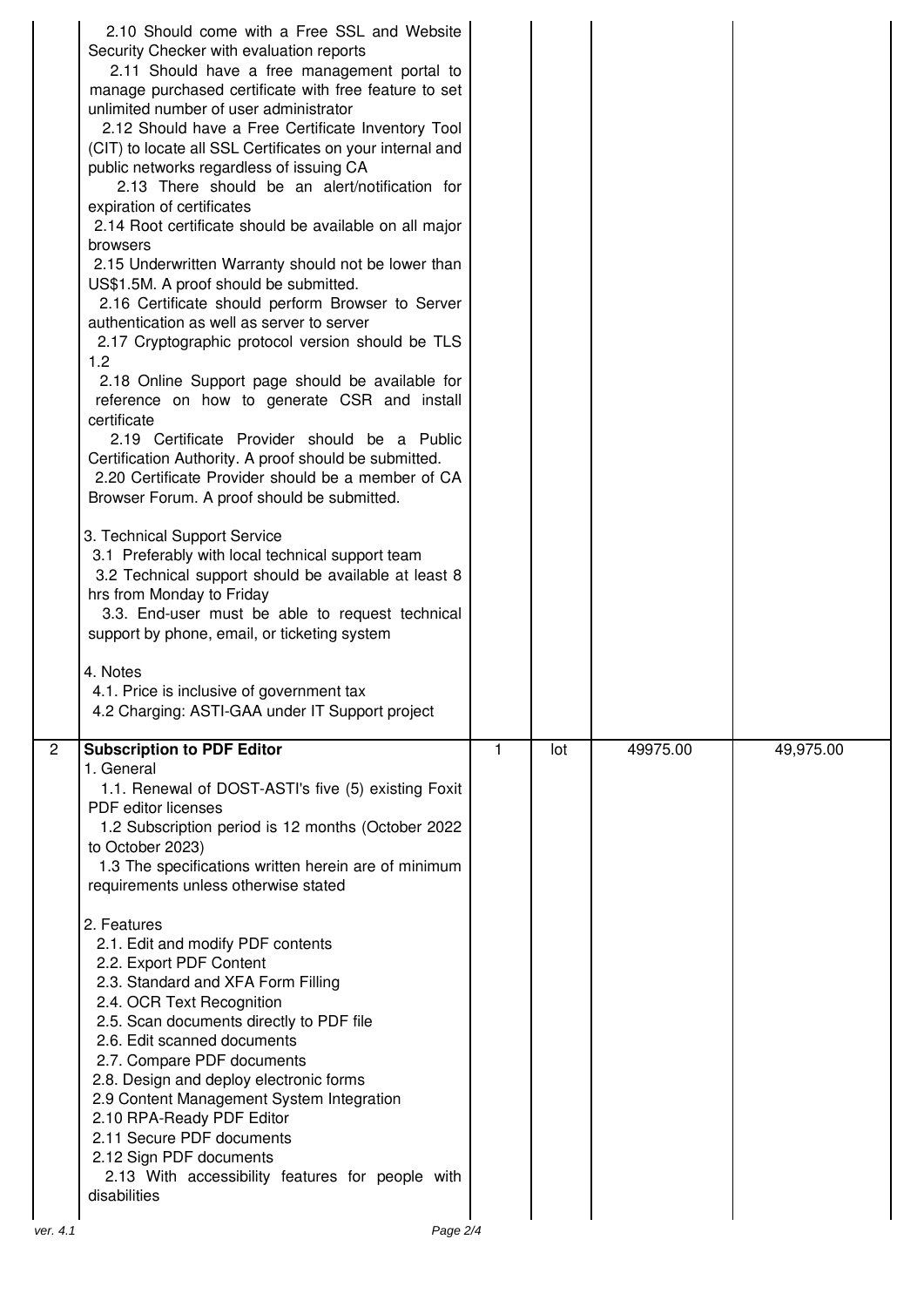| 4.3 Charging: ASTI-GAA under IT Support project<br>TOTAL APPROVED BUDGET FOR THE CONTRACT:                                      | Php 98,475.00 |
|---------------------------------------------------------------------------------------------------------------------------------|---------------|
| 4.1. Subscription period should be activated within<br>15 days after release of NTP<br>4.2 Price is inclusive of government tax |               |
| 4. Notes                                                                                                                        |               |
| readily<br>accessible<br>With<br>3.3.<br>documentations/instruction manuals                                                     |               |
| 3.2. End-user must be able to request technical<br>support by phone, email, or website                                          |               |
| hrs from Monday to Friday                                                                                                       |               |
| 3. Technical Support Service<br>3.1 Technical support should be available at least 8                                            |               |
| 2.15 For Windows users (32-bit & 64 bit)                                                                                        |               |
| 2.14 Cloud-based PDF Editor                                                                                                     |               |

# **GUIDELINES**

### **A. Submission of Quotations**

- 1. Quotation/s shall include the Request for Quotation and/or the Purchase Request Number as state above;
- 2. Pictures or brand/model names or numbers, if applicable, should be specified in the quotation/s; and
- 3. Quotation/s must be signed by the company's duly authorized representative.

#### **B. Eligibiliy Requirements**

Pursuant to Annex "H" or Consolidated Guidelines for the Alternative Methods of Procurement of the 2016 Implementing Rules and Regulations (IRR) of Republic Act (RA) No. 9184, as amended by Government Procurement Policy Board Resolution No. 21-2017 dated 30 May 2017, the following documents shall be submitted except for Repeat Order, Shopping under Section 52.1(a), and Negotiated Procurement under Sections 53.1 (Two-Failed Biddings), and 53.5 (Agency-to-Agency):

#### **For Procurement of Goods**

- 1. Upon submission of quotation
	- PhilGEPS Platinum Membership Certificate including Annex "A". If not available, the following alternate documents may be submitted:
		- PhilGEPS Registration Number
		- Mayor's Permit
			- For individuals/professionals engaged under Section 53.6, 53.7 and 53.9 of the 2016 IRR of RA No. 9184, only the Bureau of Internal Revenue (BIR) Certificate of Registration shall be submitted in lieu of the Mayor's Permit.
- 2. Upon issuance of Notice of Award (NOA)
	- Omnibus Sworn Statement
		- Applicable only for bidders who have submitted their quotation on item/s with a total Approved Budget for the Contract (ABC) of above Php50,000.00.
	- ✓ Income/Business Tax Return
		- Applicable only for: **a)** bidders who have submitted their quotation on item/s with a total ABC of above Php500,000.00; and **b)** bidders for Lease of Real Property and Venue (except for government agencies as lessors).

#### **For Procurement of Infrastructure**

- 1. The requirements for Goods with the same submission indicated therein; and
- 2. Valid Philippine Contractors Accreditation Board License.